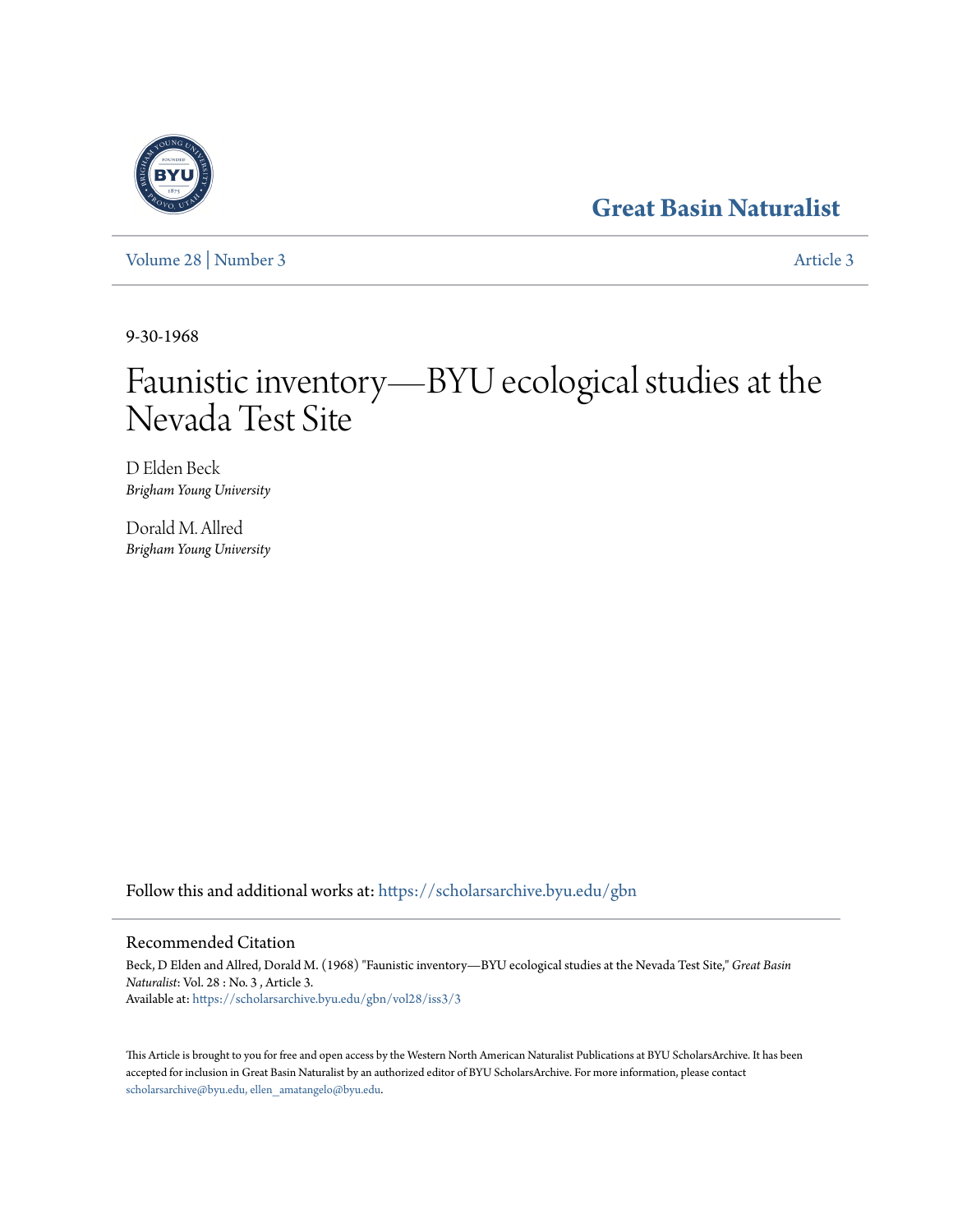#### FAUNISTIC INVENTORY—BYU ECOLOGICAL STUDIES AT THE NEVADA TEST SITE

D Elden Beck<sup>1</sup> and Dorald M. Allred

#### **INTRODUCTION**

These studies were initiated June 1, 1959, and continued until officially terminated December 31. 1966. They were conducted as cooperative research projects between the United States Atomic Energy Commission and the Department of Zoology and Entomology, Brigham Young University, Provo, Utah. The AEC grantsin-aid were  $AT(11-1)$ -786,  $AT(11-1)$ -1326,  $AT(11-1)$ -1335, and AT(11-1)-1336.

Although December 31, 1966 is the date when AEC sponsorship ceased, data for many aspects of those studies which remain to be completed are available for those specialists who may be interested in the different animal groups.

The main objective of the research projects was to make a faunistic inventory of the test site. The test site was surveyed to determine plant communities characteristic of the areas of our studies. A de scription of these biotic communities was discussed by Allred. Beck, and Jorgensen (1963a). Studies were then made of areas where nuclear detonations had been conducted and compared with areas where no detonations had taken place. With such baseline data gathered on a year-round basis, better standards of measurement could then be applied to the effects of nuclear testing in this area.

The Nevada Test Site is located in the southeastern part of Nye County, Nevada. It is about 70 miles northwest of Las Vegas, just north of the Las Vegas-Tonopah Highway (U.S. 95). The test site is divided in almost equal north-south halves by a biotic line of de marcation with the Great Basin Province to the north and the Mojave Desert to the south. At the southwestern edge of the site near Forty-mile Canyon the elevation is approximately 2800 feet. At Rainier Mesa in the northcentral region, the elevation is 7694 feet, with some of the surrounding mountains reaching slightly above this level.

Practically all portions of the test site were visited and some surveys conducted. However, the major portions of the site where systematic year-around surveys were made are the lowland desert valleys, basins, playas, and foothills. Much yet remains to be done in a similar manner with the uplands, mesas, and mountainous situations.

#### DEPOSITION OF COLLECTIONS

Specimens were submitted to specialists for identification from our laboratory at Brigham Young University, Provo. Utah. Upon

<sup>1.</sup> This report was initially written hut not fully completed by the senior author before his<br>untimely death on August 9, 1967. The junior author was concerned mainly in directing the in-<br>ventory and compiling the data incl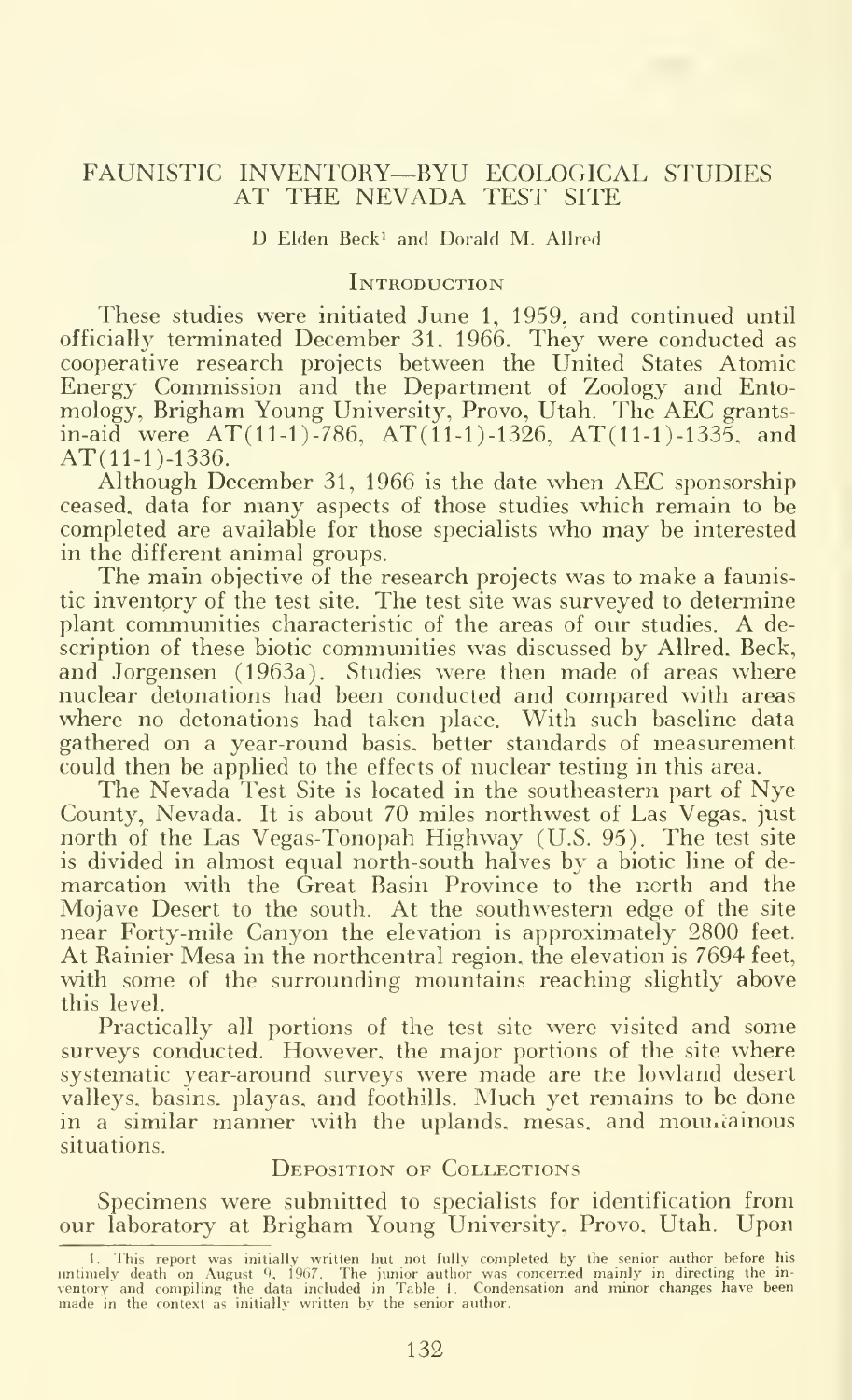request some specimens were retained by the specialists for further study. We have asked all specialists to recommend institutions and organizations where duplicate specimens of their specialty may be deposited. Priority, of course, is given to Brigham Young University and the USNM.

A complete record of the deposition of all specimens has been maintained, and with the exception of type specimens, all are considered as permanent loans to depositories. This is interpreted as permanent so long as the specimens are properly curated. If at any time these collections are no longer considered useful to the depository, they are to be returned to the United States National Museum. These permanent loans are considered to be continuously available to visiting scientists.

#### **PUBLICATIONS**

Schultz (1966) listed the publications dealing with ecological studies at the Nevada Test Site between the years 1953 and 1966. In his listing, those published as part of the Brigham Young University project number over 60. Allred, Beck, and Jorgensen (1966) reported those related to our project in the Proceedings of the Utah Academy of Sciences, Arts, and Letters. After the reports mentioned above were published, three other reports have been prepared -Spiders of the Nevada Test Site (Allred and Beck. 1967). Male Sphaeropthalmine Mutillid Wasps of the Nevada Test Site (Ferguson. 1967), and Miridae of the Nevada Test Site (Knight, 1968). Additional reports will be prepared periodically when identification of additional groups are completed.

#### Taxonomic Inventory

The following discussion is designed to clarify the data in Table 1. Column 1. The column on the extreme left, *Group*. refers to the general category in which a group of organisms was tentatively placed for study. It is obvious that some major animal groupings are not shown. This was due to the fact that we had neither the manpower nor facilities to include them in our surveys.

Columns 2 and 3. Total no. of specimens and No. specimens *identified* refer to an actual count in some instances and an estimate in others. The numbers in parentheses in these columns refer to actual or estimated numbers of species for each animal group. Some specialists elected only to classify the specimens sent to them, not desiring to publish a report, although in most instances the specialist agreed to make the appropriate descriptions of new genera and species.

Column 4. Data published refers to published data. e.g.. Barnum (1964). or the specialist who identified or is currently working with the particular taxonomic group. An asterisk indicates that the unidentified specimens have been deposited at the Smithsonian Institution of the USNM pending the availability of <sup>a</sup> specialist willing to work with that specific group.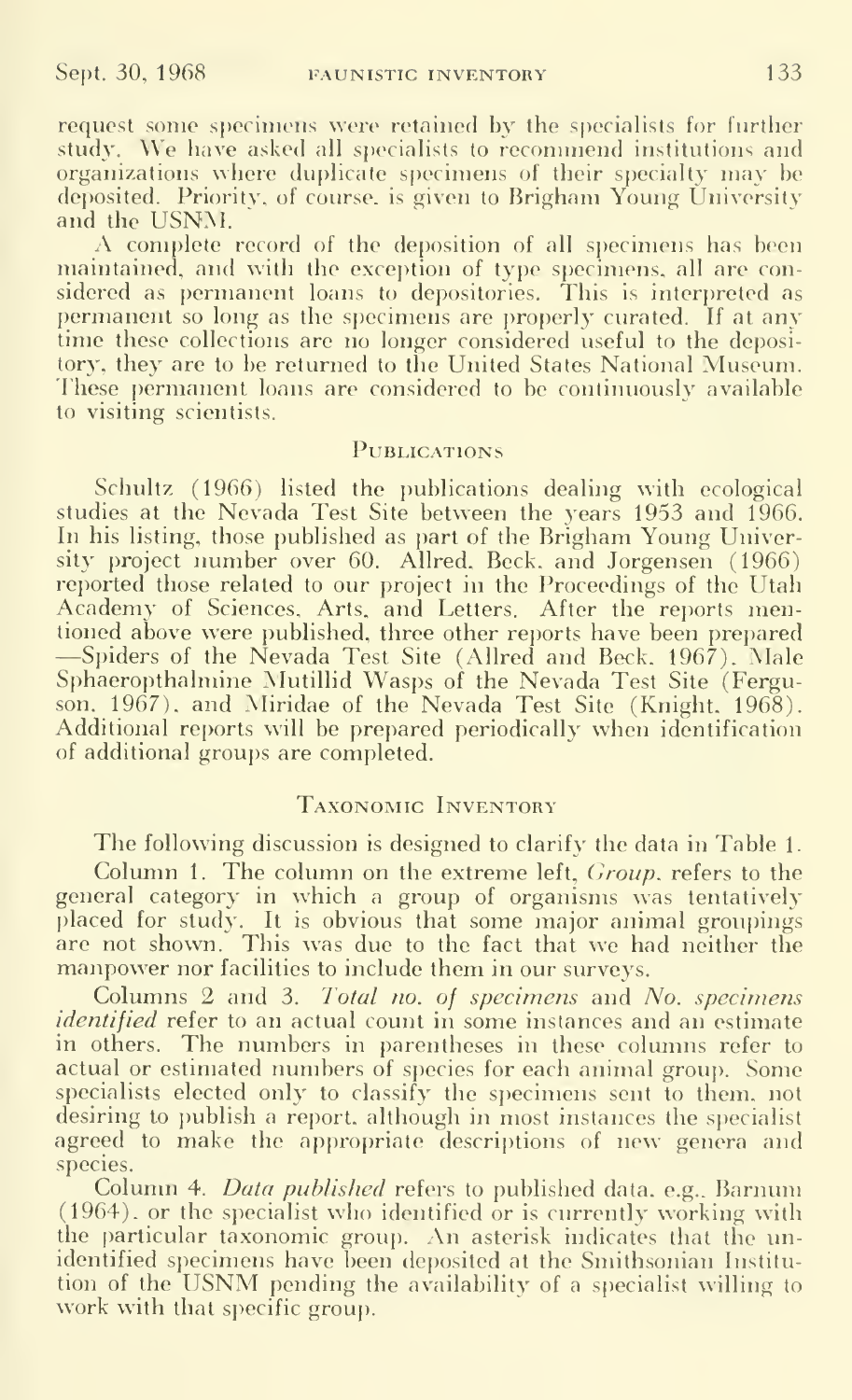Table 1. Inventory of arthropods collected at the Nevada Test Site, 1959-1965. (The numbers are based on actual count or visual approximations. Numbers in parentheses indicate the species represented.)

| Group                                                                                                                     | Total no.<br>specimens,<br>all or partly<br>identified | No.<br>specimens<br>unidentified<br>and available                        | Data published (name<br>and date), specimens in<br>possession of or identified<br>by (name and address),<br>and/or available for study $(*)$ |
|---------------------------------------------------------------------------------------------------------------------------|--------------------------------------------------------|--------------------------------------------------------------------------|----------------------------------------------------------------------------------------------------------------------------------------------|
| Insecta<br>Thysanura                                                                                                      |                                                        | $3-10$                                                                   |                                                                                                                                              |
| Collembola<br>Ephemeroptera<br>(mmature)                                                                                  | 100                                                    | 1700                                                                     | George F. Edmunds, Univ.<br>Utah, Salt Lake City                                                                                             |
| Odonata<br>Anisoptera<br>Zygoptera                                                                                        |                                                        | 160(4)<br>275(8)                                                         |                                                                                                                                              |
| Orthoptera<br>Isoptera<br>Embioptera                                                                                      | 8330(58)                                               | 300<br>$\overline{5}$                                                    | Barnum (1964)                                                                                                                                |
| Psocoptera<br>Mallophaga and<br>Anoplura                                                                                  |                                                        | 300<br>530 lots<br>$(308 \text{ vials})$                                 |                                                                                                                                              |
| Thysanoptera                                                                                                              | 6340                                                   | 222 slides)<br>280                                                       | Lewis J. Stannard, Illinois<br>Nat. Hist., Surv., Urbana                                                                                     |
| Hemiptera<br>Corixidae<br>Notonectidae<br>Naucoridae<br>Veliidae                                                          | 14,300                                                 | 10<br>10(3)<br>23(2)<br>65                                               |                                                                                                                                              |
| Anthocoridae<br>Miridae<br>Phymatidae<br>Reduviidae<br>Ploiariidae                                                        | 315                                                    | 40<br>65<br>17(8)<br>100(8)<br>10                                        | Knight (1967)                                                                                                                                |
| Nabidae<br>Tingidae<br>Neididae<br>Lygaeidae<br>Coreidae                                                                  | 190(5)<br>310(3)                                       | 110(3)<br>6<br>170<br>3900(18)<br>240(12)                                | Beck and Allred (1966)<br>ditto                                                                                                              |
| Saldidae<br>Cydnidae<br>Corimelaenidae<br>Pentatomidae<br>Miscellaneous                                                   | 250(8)                                                 | 1<br>$\mathbf{1}$<br>46<br>50<br>486                                     | Beck and Allred (1966)<br>Carl J. Drake, U.S. Nat.<br>Mus., Washington, D. C.                                                                |
| Immatures<br>Homoptera<br>Cicadidae<br>Membracidae<br>Cicadellidae<br>Cercopidae<br>Fulgoroidae<br>Psyllidae<br>Aphididae | 970                                                    | 8380<br>70(3)<br>225(10)<br>1230(40)<br>5(2)<br>400(30)<br>240(7)<br>140 | Clyde Smith, N. Carolina<br>State Univ., Raleigh                                                                                             |
| Coccoidae<br><i>Immatures</i><br>Neuroptera<br>Myrmeleontidae<br>Chrysopidae<br>Raphidiidae                               |                                                        | 45<br>2250<br>200(5)<br>150(2)<br>15(2)                                  |                                                                                                                                              |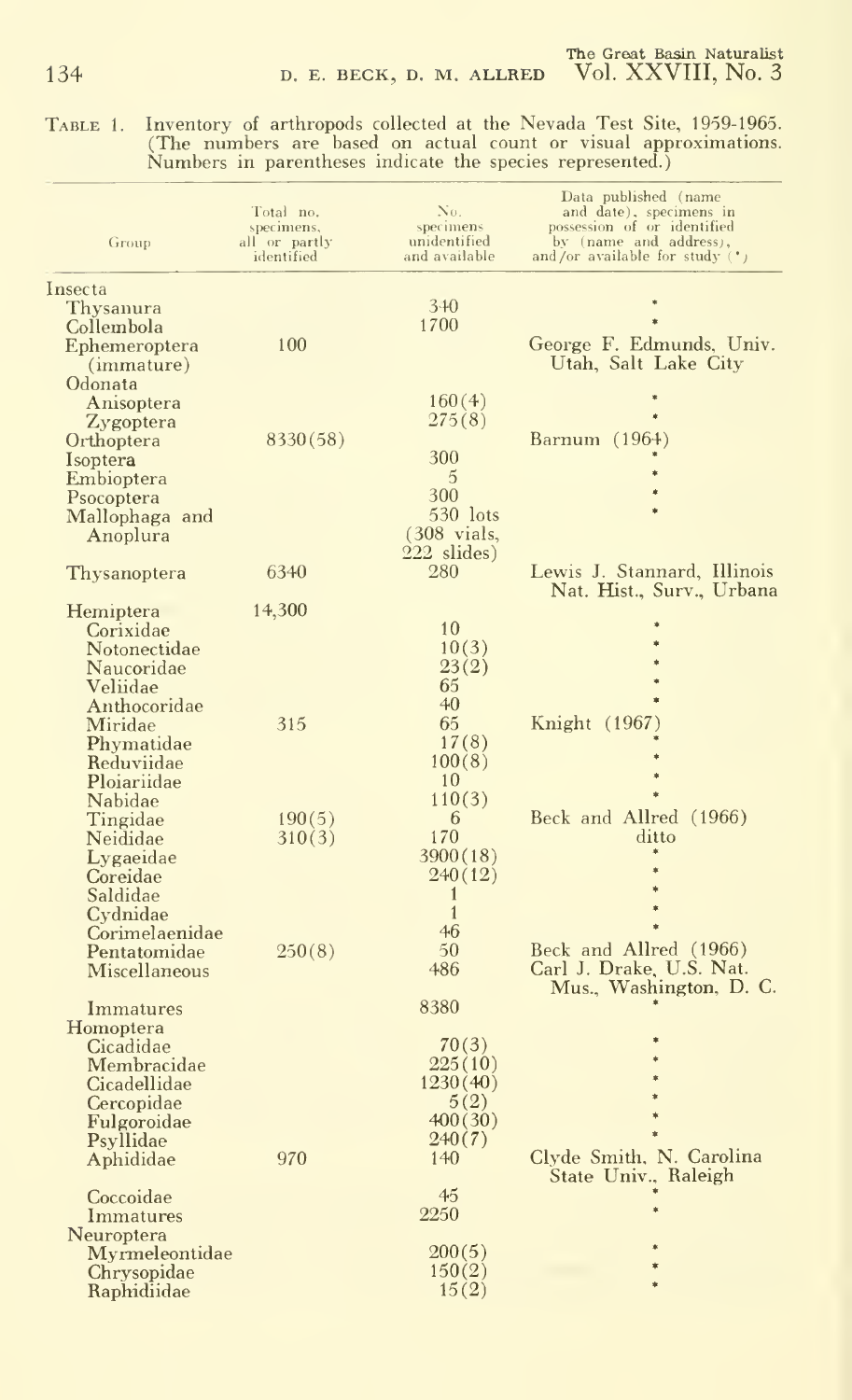## Table <sup>1</sup> (continued)

| Group                                | Total no.<br>specimens.<br>all or partly<br>identified | No.<br>specimens<br>unidentified<br>and available | Data published (name<br>and date), specimens in<br>possession of or identified<br>by (name and address),<br>and/or available for study $(*)$ |
|--------------------------------------|--------------------------------------------------------|---------------------------------------------------|----------------------------------------------------------------------------------------------------------------------------------------------|
| Hemerobiidae                         |                                                        | 12(2)                                             |                                                                                                                                              |
| Berothidae                           |                                                        | $\mathbf{1}$                                      |                                                                                                                                              |
| Immatures                            |                                                        | 10                                                |                                                                                                                                              |
| Coleoptera                           |                                                        |                                                   |                                                                                                                                              |
| Scarabaeidae                         | 845(20)                                                | 33(8)                                             | Allred and Beck (1965)                                                                                                                       |
| Curculionidae<br>Platystomidae       | 315(43)                                                | 6(3)                                              | Tanner (1966)                                                                                                                                |
| Tenebrionidae                        | 15.675(46)                                             |                                                   | Tanner and Packham (1965)                                                                                                                    |
| Coccinellidae                        |                                                        | 315(15)                                           |                                                                                                                                              |
| Melyridae                            |                                                        | 400(18)                                           |                                                                                                                                              |
| Meloidae                             |                                                        | 70(8)                                             |                                                                                                                                              |
| Dytiscidae                           |                                                        | 80(3)                                             |                                                                                                                                              |
| Hydrophilidae                        |                                                        | 35(2)                                             |                                                                                                                                              |
| Elateridae                           |                                                        | 425(8)                                            |                                                                                                                                              |
| Histeridae<br>Carabidae              |                                                        | 1263(5)                                           |                                                                                                                                              |
| Leptodiridae                         |                                                        | 575(8)<br>375(1)                                  |                                                                                                                                              |
| Lathridiidae                         |                                                        | 110(1)                                            |                                                                                                                                              |
| Ptinidae                             |                                                        | 55(1)                                             |                                                                                                                                              |
| Silphidae                            |                                                        | 65(1)                                             |                                                                                                                                              |
| Dermestidae                          |                                                        | 50(4)                                             |                                                                                                                                              |
| Bostrichidae                         |                                                        | 15(2)                                             |                                                                                                                                              |
| Oedemeridae                          |                                                        | 25(2)                                             |                                                                                                                                              |
| Anobiidae<br>Cleridae                | 115(8)                                                 | 25(4)                                             |                                                                                                                                              |
|                                      |                                                        | 35(7)                                             | William F. Barr, Univ.<br>Idaho, Moscow                                                                                                      |
| Anthicidae                           |                                                        | 30(4)                                             |                                                                                                                                              |
| Chrysomelidae                        |                                                        | 500(18)                                           |                                                                                                                                              |
| Nitidulidae                          |                                                        | 120(3)                                            |                                                                                                                                              |
| <b>Bruchidae</b>                     |                                                        | 15(4)                                             |                                                                                                                                              |
| Mordellidae                          |                                                        | 20(2)                                             |                                                                                                                                              |
| Phengodidae<br>Alleculidae           |                                                        | 25(1)<br>55(3)                                    |                                                                                                                                              |
| Silvanidae                           |                                                        | 25(1)                                             |                                                                                                                                              |
| Cryptophagidae                       |                                                        | 7(1)                                              |                                                                                                                                              |
| Elmidae                              |                                                        | 50(1)                                             |                                                                                                                                              |
| Staphylinidae                        |                                                        | 20(5)                                             |                                                                                                                                              |
| Cantharidae                          |                                                        | $\mathbf{1}$                                      |                                                                                                                                              |
| Ostomidae                            |                                                        | $\mathbf{1}$                                      | William F. Barr, Univ.                                                                                                                       |
| <b>Buprestidae</b>                   | $-45(15)$                                              | 2(1)                                              | Idaho, Moscow                                                                                                                                |
| Cucujidae                            |                                                        | 5(1)                                              |                                                                                                                                              |
| Pselaphidae                          |                                                        | 2(1)                                              |                                                                                                                                              |
| Lagriidae                            |                                                        | $\mathbf{1}$                                      |                                                                                                                                              |
| Leiodidae                            |                                                        | $\mathbf{1}$                                      |                                                                                                                                              |
| Lampyridae                           |                                                        | 2(1)                                              |                                                                                                                                              |
| Cerambycidae<br><b>Miscellaneous</b> |                                                        | 115(15)                                           |                                                                                                                                              |
| Immatures                            |                                                        | 730<br>370                                        |                                                                                                                                              |
| Trichoptera                          |                                                        | 135                                               |                                                                                                                                              |
| Lepidoptera                          |                                                        |                                                   |                                                                                                                                              |
| Adults                               | 1413                                                   | 783(83)                                           | Jerry A. Powell, Univ.                                                                                                                       |
|                                      |                                                        |                                                   | Calif., Berkeley                                                                                                                             |
| Immatures<br>$\rm{Dintera}$          |                                                        | 270                                               |                                                                                                                                              |
|                                      |                                                        |                                                   |                                                                                                                                              |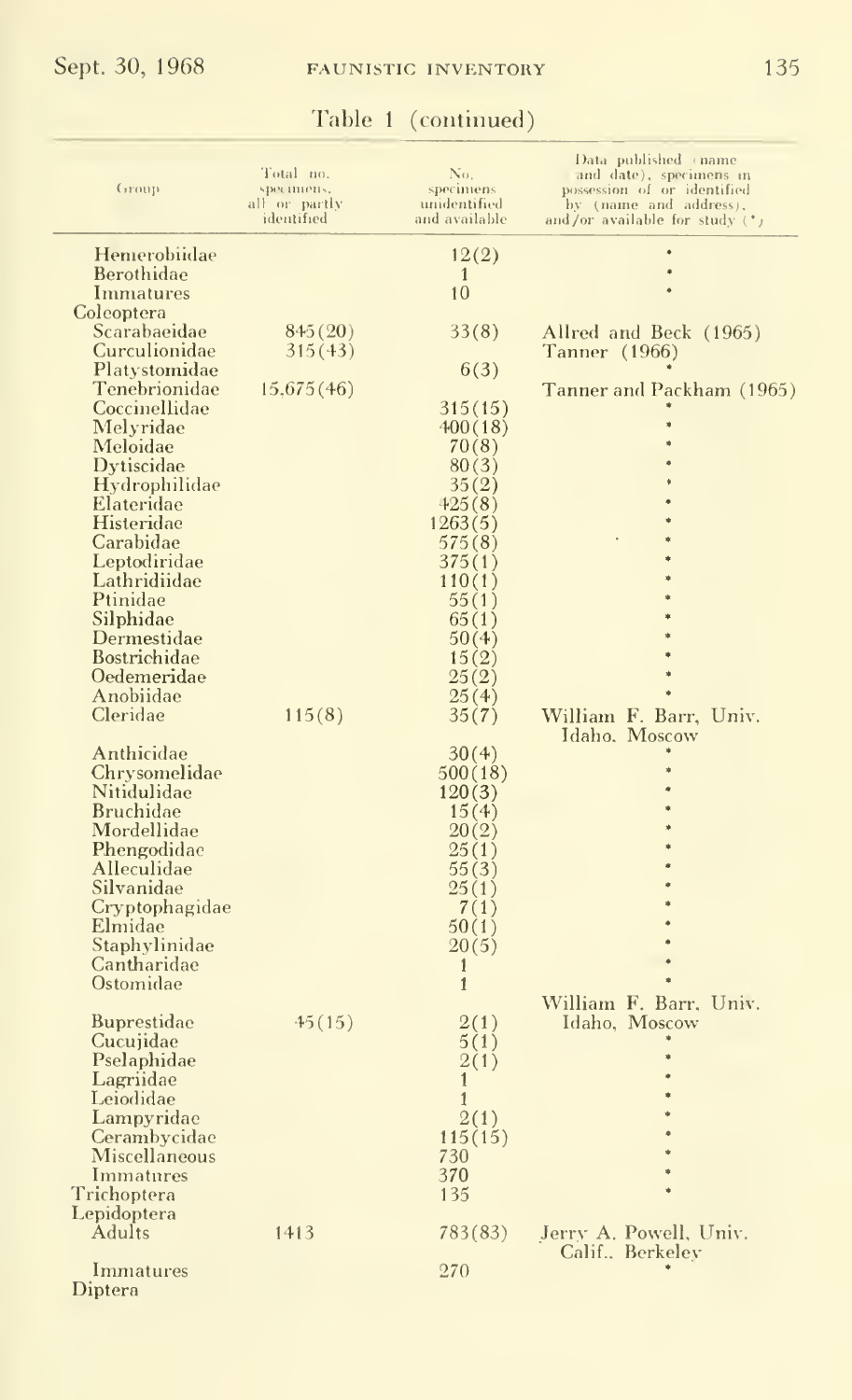| Group                                                                                                                                                                                                                                                                                                                                                                                                                                                                 | Total no.<br>specimens,<br>all or partly<br>identified | No.<br>specimens<br>unidentified<br>and available                                                                                                                                                                                                   | Data published (name<br>and date), specimens in<br>possession of or identified<br>by (name and address),<br>and/or available for study $(*)$ |
|-----------------------------------------------------------------------------------------------------------------------------------------------------------------------------------------------------------------------------------------------------------------------------------------------------------------------------------------------------------------------------------------------------------------------------------------------------------------------|--------------------------------------------------------|-----------------------------------------------------------------------------------------------------------------------------------------------------------------------------------------------------------------------------------------------------|----------------------------------------------------------------------------------------------------------------------------------------------|
| <b>Bombyliidae</b>                                                                                                                                                                                                                                                                                                                                                                                                                                                    | 2630(111)                                              | 60                                                                                                                                                                                                                                                  | Allred, Johnson, and Beck                                                                                                                    |
| <b>Hippoboscidae</b><br>Sarcophagidae<br>Ephydridae<br>$\rm Tachinidae$<br>Muscidae<br><b>Bibionidae</b><br>Calliphoridae<br>Asilidae<br><b>Therevidae</b><br>Anthomyiidae<br>Dolichopodidae<br>Tephritidae<br>Cuterebridae<br>Chironomidae<br>Pipunculidae<br>Tipulidae<br>Sepsidae<br>Syrphidae<br>Scenopinidae<br>Chloropidae<br>Otitidae<br>Culicidae<br>Conopidae<br>Mydidae<br>Heleomyzidae<br>Miscellaneous<br>Immatures<br>Siphonaptera<br><b>Hymenoptera</b> | 3720(33)                                               | 20(1)<br>120(2)<br>50(2)<br>160(10)<br>25(1)<br>30(1)<br>65(4)<br>Many<br>8(3)<br>6(1)<br>4(2)<br>175(8)<br>3(1)<br>65(4)<br>2(1)<br>13(4)<br>1<br>55(2)<br>3(1)<br>50(3)<br>$\mathbf{1}$<br>4(1)<br>14(2)<br>2(1)<br>13(4)<br>885(60)<br>1230<br>9 | (1965)<br>Beck and Allred (1966)                                                                                                             |
| Formicidae<br>Mutillidae<br>Tiphiidae<br>Apoidae                                                                                                                                                                                                                                                                                                                                                                                                                      | 4500(53)<br>120<br>575<br>353                          | 1050<br>8                                                                                                                                                                                                                                           | Cole (1966)<br>Ferguson (1967)<br>Marius Wasbauer, Calif.<br>Dept. Agr., Sacramento<br>George E. Bohart, Utah                                |
| Miscellaneous<br>Immatures<br>Crustaceans                                                                                                                                                                                                                                                                                                                                                                                                                             |                                                        | 925(90)<br>1100                                                                                                                                                                                                                                     | State Univ., Logan                                                                                                                           |
| Isopoda<br><b>Branchiopoda</b>                                                                                                                                                                                                                                                                                                                                                                                                                                        | 500(2)<br>120                                          | 15                                                                                                                                                                                                                                                  | George F. Edmunds, Univ.<br>Utah, Salt Lake City                                                                                             |
| Ostracoda<br>Diplopoda                                                                                                                                                                                                                                                                                                                                                                                                                                                | 90<br>156(4)                                           | 40<br>$\overline{4}$                                                                                                                                                                                                                                | ditto<br>R. V. Chamberlin, Univ.<br>Utah, Salt Lake City                                                                                     |
| Chilopoda<br>Symphyla<br>Pauropoda                                                                                                                                                                                                                                                                                                                                                                                                                                    | 85(5)                                                  | 3<br>$\mathbf{1}$<br>1                                                                                                                                                                                                                              | ditto                                                                                                                                        |
| Scorpionida<br>Solpugida<br>Pseudoscorpionida                                                                                                                                                                                                                                                                                                                                                                                                                         | 1710(9)<br>1000(28)                                    | 240<br>45<br>77                                                                                                                                                                                                                                     | Gertsch and Allred (1965)<br>Muma (1963)                                                                                                     |
| Phalangida                                                                                                                                                                                                                                                                                                                                                                                                                                                            | 1700(2)                                                |                                                                                                                                                                                                                                                     | Allred (1965)                                                                                                                                |
| Acarina<br><b>Mites</b>                                                                                                                                                                                                                                                                                                                                                                                                                                               | 15,800(200)                                            | 172 lots<br>(vials)                                                                                                                                                                                                                                 | Allred (1963a; 1963b;<br>1963c); Allred and Beck                                                                                             |

## Table <sup>1</sup> (continued)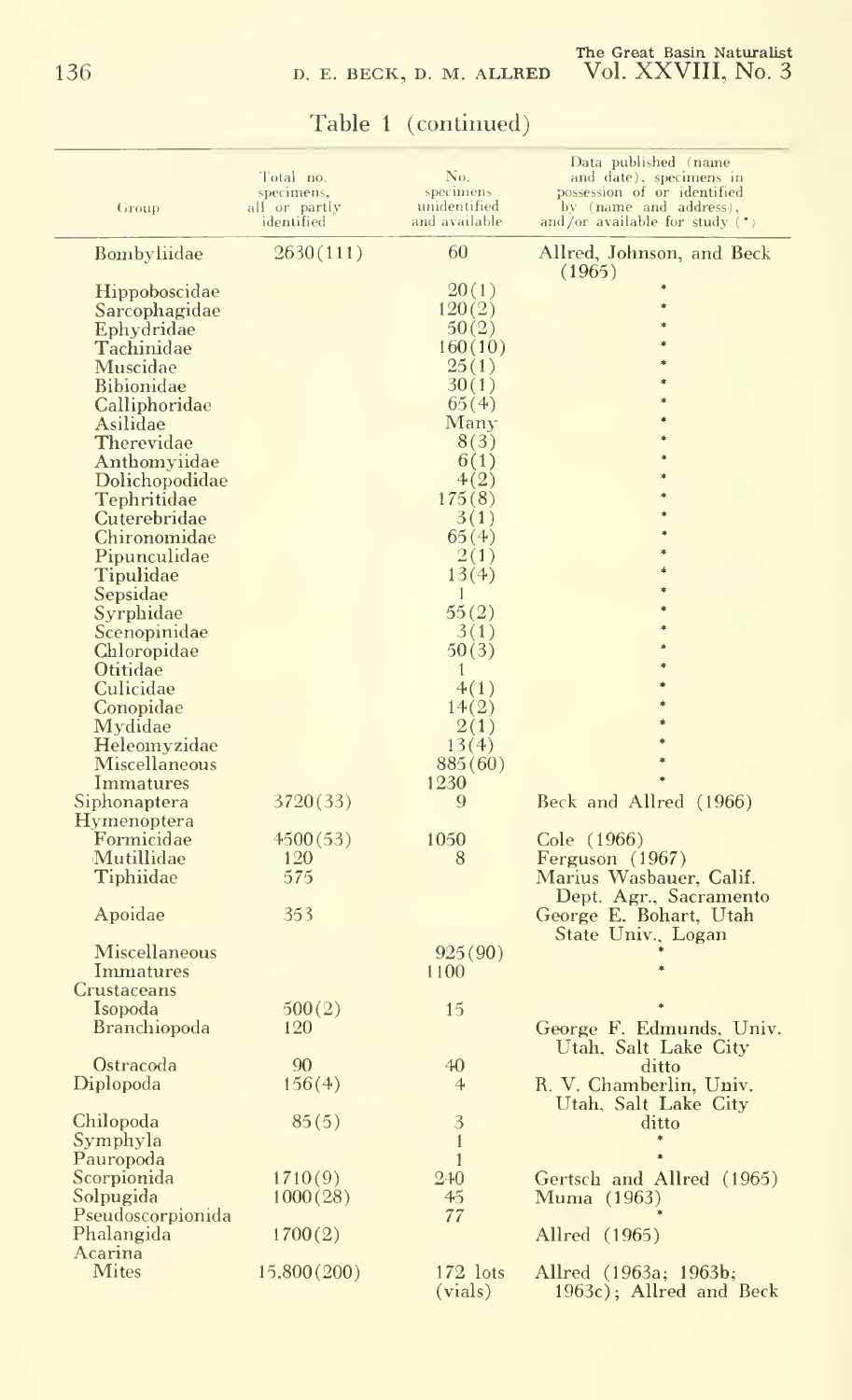| Group                | Total no.<br>specimens,<br>all or partly<br>identified | No.<br>specimens<br>unidentified<br>and available | Data published (name<br>and date), specimens in<br>possession of or identified<br>by (name and address),<br>and/or available for study $(*)$ |
|----------------------|--------------------------------------------------------|---------------------------------------------------|----------------------------------------------------------------------------------------------------------------------------------------------|
|                      |                                                        |                                                   | $(1962; 1964)$ ; Allred and<br>Goates (1964a; 1964b);<br>Goates (1963)<br>C. D. Jorgensen, Brigham<br>Young Univ., Provo. Utah               |
| Ticks                | 1900(11)                                               |                                                   | Beck, Allred and Brinton<br>(1963)                                                                                                           |
| Araneida<br>Reptilia | 5600(91)<br>700(29)                                    | 370                                               | Allred and Beck (1967)<br>Tanner and Jorgensen<br>(1963)                                                                                     |
| Aves                 | 900(187)                                               |                                                   | Hayward, Killpack, and<br>Richards (1963)                                                                                                    |
| Mammalia             | 954(46)                                                |                                                   | Jorgensen and Hayward<br>(1965)                                                                                                              |

Table <sup>1</sup> (continued)

LIST OF DEPOSITORIES OF NEVAVA TEST SITE SPECIMENS

American Museum of Natural History (Dr. Willis Gertsch) Central Park West at 79th Street New York, New York 10000 Coleoptera, Hymenoptera, Isopods, Mites, Orthoptera, Scorpions Arizona State University Colla State University<br>(Dr. Mont A. Cazier)<br>Department of Zoology Arizona State University Tempe, Arizona 85281 Coleoptera, Diptera, Hymenoptera, Isopods, Orthoptera, Solpugids, Scorpions **Bishop** Museum (Dr. Nixon Wilson)<br>Department of Entomology Honolulu, Hawaii 96800 Coleoptera, Hymenoptera, Mites, Orthoptera Brigham Young University<br>(Dr. Dorald M. Allred) Department of Zoology and Entomology Provo, Utah 84601 Birds, Chilopods, Coleoptera, Diplopods, Diptera, Ephemeroptera, Hemiptera, Hymenoptera, Isopods, Lepidoptera, Mammals, Mites, Orthoptera, Phalangids, Reptiles, Scorpions, Solpugids, Spiders, Trichoptera California Academy of Science (Mr. Hugh B. Leech) Golden Gate Park San Francisco, California 94100 Coleoptera, Hymenoptera, Isopods, Mites, Orthoptera, Scorpions Chicago Natural History Museum Coleoptera, Hymenoptera, Isopods, Orthoptera, Scorpions, Mites Colorado State University (Dr. Tyler A. Woolley)<br>Department of Zoology Ft. Collins, Colorado 80521 Coleoptera, Hymenoptera, Mites, Orthoptera Communicable Disease Center (Dr. Harry D. Pratt)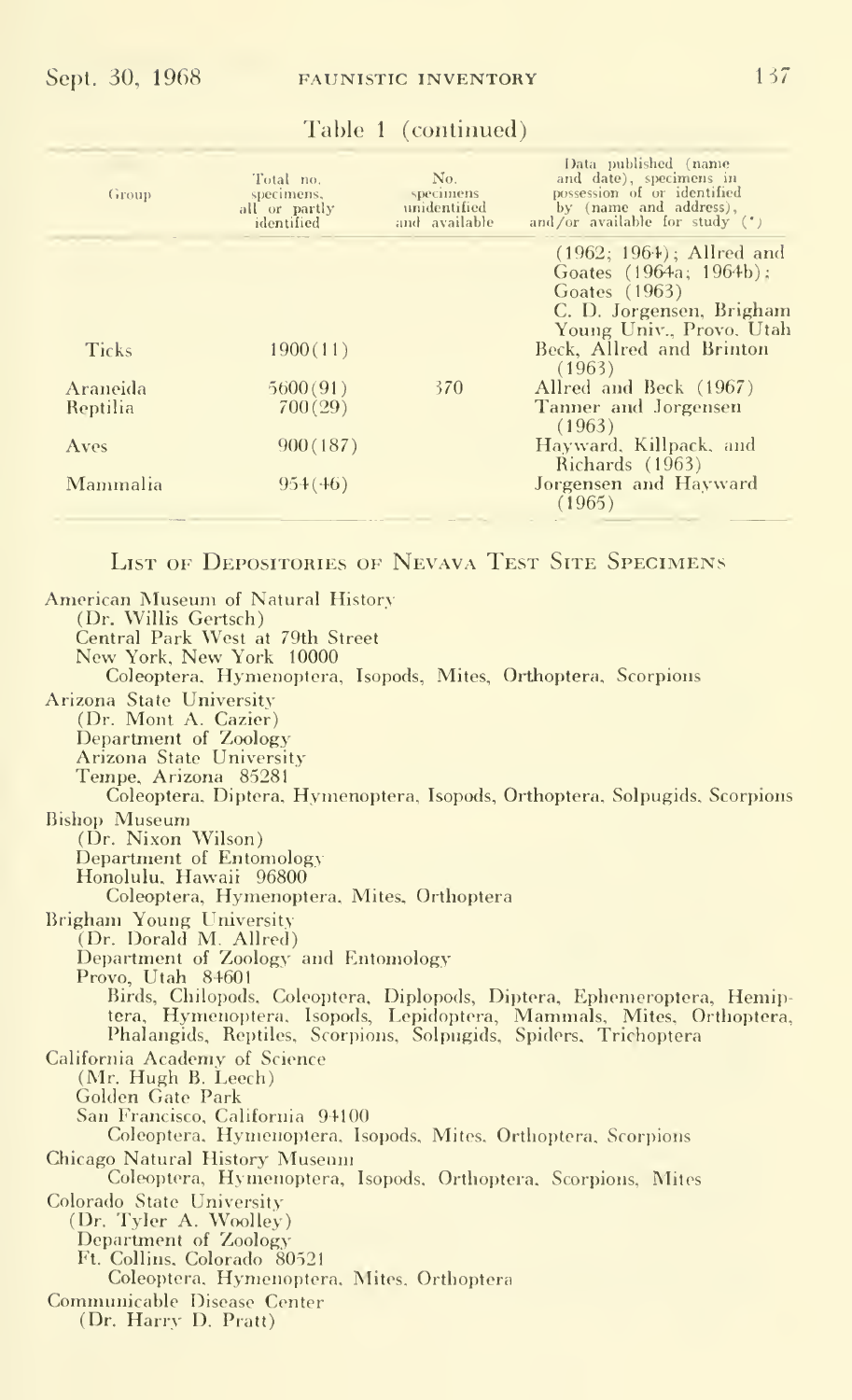U. S. Public Health Service 50 Seventh Street, N. E.<br>Atlanta, Georgia 30300 Mites Death Valley National Monument Museum (Mr. Dwight T. Warren) Chief Naturalist Death Valley Museum Death Valley, California 92328 Chilopods, Coleoptera, Diptera. Hymenoptera, Isopods, Orthoptera, Scorpions, Sulpugids Dixie College (Dr. Andrew H. Barnum) Department of Biology St. George, Utah 84770 Coleoptera, Hymenoptera. Orthoptera, Scorpions. Reptiles Florida Department of Agriculture (Dr. H. A. Denmark) P. O. Box 1269 Seagle Building Gainesville, Florida 32601 **Hymenoptera** Long Beach State College (Dr. Richard B. Loomis) Department of Biology Long Beach, California 90800 Mites Los Angeles County Museum (Dr. Charles L. Hogue) Exposition Park Los Angeles, California 90000 Hymenoptera, Coleoptera, Orthoptera Museum of Comparative Zoology (Harvard) (Dr. Howard E. Evans) Insect Department 15 Divinity Ave.<br>Cambridge, Massachusetts 02100 Coleoptera. Hymenoptera, Isopods. Orthoptera, Scorpions New Mexico Highlands University (Dr. Lora M. Shields) Department of Biology Las Vegas, New Mexico 87701 Hymenoptera, Reptiles Ohio Agriculture Experiment Station (Dr. Donald E. Johnston) Institute of Acarology Department of Zoology and Entomology Wooster, Ohio 44691 Hymenoptera, Mites Philadelphia Academy of Natural Science (Mr. Harold J. Grant, Jr.) Department of Insects Nineteenth and the Parkway Philadelphia, Pennsylvania 19100 Coleoptera, Hymenoptera, Isopods, Mites, Orthoptera, Scorpions Rocky Mountain Laboratory (Dr. James M. Brennan) Hamilton, Montana 59840 Mites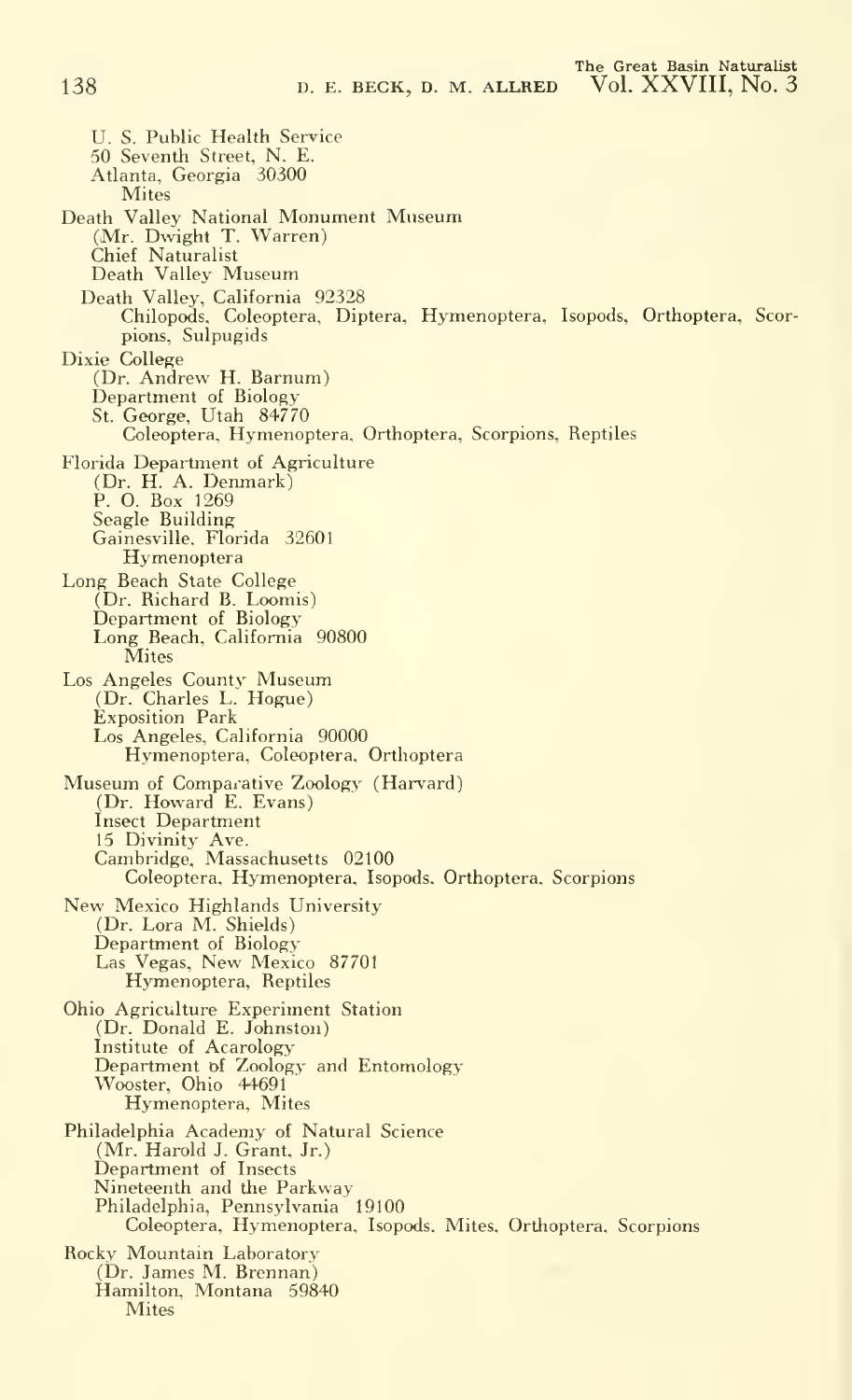San Jose State College (Dr. William E. Ferguson) (Biology Department San Joso. California 95114 Coleoptera. Hymenoptera. Orthoptera U. S. National Museum (Dr. J. F. Gates Clark) Division of Insects Washington. D. C. 20260 Coleoptera, Hymenoptera. Isopods, Mites, Orthoptera, Scorpions University of California (Berkeley) (Dr. Deane P. Furman) Department of Entomology and Parasitology University of California Berkeley, California 94700 Coleoptera. Hymenoptera, Mites, Orthoptera University of California (Los Angeles) Department of Entomology and Parasitology University of California Los Angeles, California <sup>90000</sup> Mammals University of California (San Francisco) (Dr. J. Ralph Audy) George Williams Hooper Foundation San Francisco Medical Center San Francisco, California 94122 **Mites** University of Florida (Dr. Martin H. Muma) Citrus Experiment Stations P. O. Box 1088 Lake Alfred, Florida 33850 Solpugids University of Kansas (Dr. Joseph H. Camin) Department of Entomology Lawrence, Kansas 66044 Coleoptera, Hymenoptera, Mites, Orthoptera University of Michigan (Dr. Theodore H. Hubbell) Museum of Zoology Ann Arbor, Michigan 48103 Coleoptera. Hymenoptera, Mites, Orthoptera, Scorpions University of Nevada (Las Vegas) (Mr. W. G. Bradley) Southern Regional Division Las Vegas. Nevada 89100 Coleoptera, Hymenoptera, Isopods, Mammals, Mites, Orthoptera. Scorpions University of Nevada (Reno) (Dr. Ira LaRivers) Department of Entomology Reno, Nevada 89507 Coleoptera, Hymenoptera, Isopods, Mites, Orthoptera, Scorpions University of Tennessee (Dr. A. C. Cole) Department of Zoology and Entomology Knoxville, Tennessee 37900 Coleoptera, Hymenoptera, Orthoptera, Mites Universitv of Utah (Dr. Don M. Rees)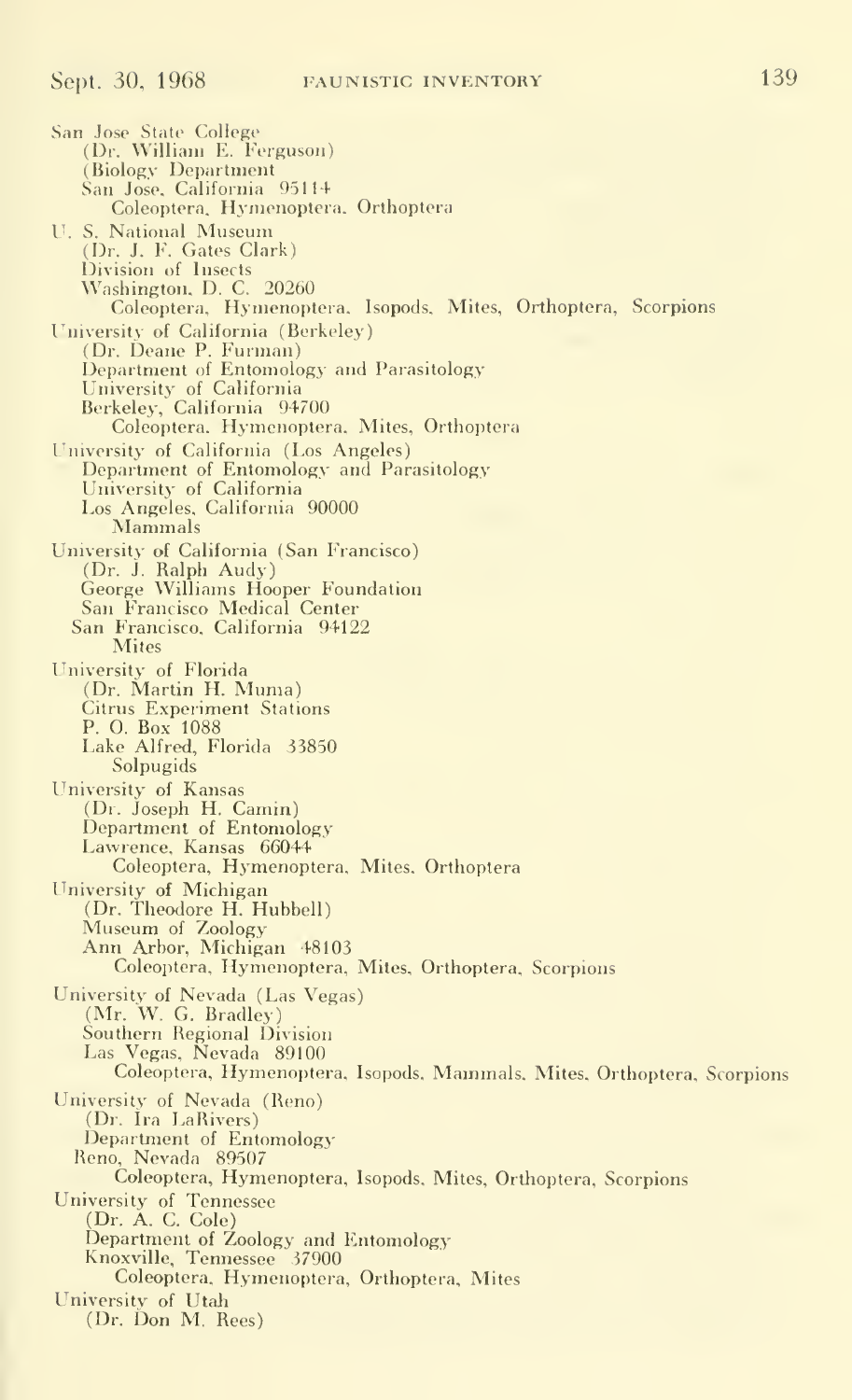Department of Biology Salt Lake City, Utah 84117 Birds, Coleoptera, Hymenoptera, Isopods, Mites, Orthoptera Utah State University (Dr. Datus Hammond) Department of Zoology Logan, Utah 84321

Coleoptera, Hymenoptera, Mites, Orthoptera, Scorpions

Virginia Polytechnic Institute (Dr. B. B. Holliman) Department of Biology Blacksburg, Virginia 24066 **Mites** 

#### SELECTED REFERENCES

- Allred, D. M. 1963a. Mites on squirrels at the Nevada Atomic Test Site. J. Parasitol.,  $48(6):817$ .
	- . 1963b. Mites on grasshopper mice at the Nevada Test Site. Great Basin Nat, 22(4): 101-104.
	- 1963c. Mites from pocket mice at the Nevada Test Site. Proc. Entomol. Soc. Washington, 65(3): 231-233.
	- -. 1965. Note of phalangids at the Nevada Test Site. Great Basin Nat.,  $25(1-2):37-38.$
- Allred, D. M., and D E. Beck. 1962. Ecological distribution of mites on lizards at the Nevada Test Site. Herpetologica, 18(1):47-51.
	- . 1964. Mites on reptiles at the Nevada Atomic Test Site. Trans. American Microscopical Soc, 83(2):266-268.
		- 1965. A list of Scarabaeidae beetles of the Nevada Test Site. Great Basin Nat., 25(3-4) : 77-79.

. 1967. Spiders of the Nevada Test Site. Great Basin Nat., 27(1): 11-25.

- ALLRED, D. M., AND M. A. GOATES. 1964a. Mites from wood rats at the Nevada Test Site. J. Parasitol., 50(1): 171.
	- . 1964b. Mites from mammals at the Nevada Test Site. Great Basin Nat., 24(2):71-73.
- ALLRED, D. M., D E. BECK, AND C. D. JORGENSEN. 1963a. Biotic communities of the Nevada Test Site. Brigham Young Univ. Sci. Bull., Biol. Ser., 2(2): 1-52.

. 1963b. Nevada Test Site study areas and specimen depositories. Brigham Young Univ. Sci. Bull., Biol. Ser., 2(4): 1-15.

- 1966. A summary of the ecological effects of nuclear testing on native animals at the Nevada Test Site. Proc. Utah Acad. Sci., Arts, and Letters. 42(2): 252-260.
- Allred, D. M., D. E. Johnson, and D E.Beck. 1965. A listof some beeflies of the Nevada Test Site. Great Basin Nat., 25 (1-2): 5-11.
- Barnum, a. H. 1964. Orthoptera of the Nevada Test Site. Brigham Young Univ. Sci. Bull, Biol. Ser., 4(3): 1-135.
- BECK, D E., AND D. M. ALLRED. 1966. Siphonaptera (Fleas) of the Nevada Test Site. Brigham Young Univ. Sci. Bull., Biol. Ser., <sup>7</sup> (2): 1-27.
- . 1966. Tingidae, Neididae (Berytidae) and Pentatomidae of the Nevada Test Site. Great Basin Nat. 26(1-2): 9-16.
- Beck, D E., D. M. Allred, and E. P. Brinton. 1963. Ticks of the Nevada Test Site. Brigham Young Univ. Sci. Bull., Biol. Ser., 4(1): 1-11.
- Cole, A. C. 1966. Ants of the Nevada Test Site. Brigham Young Univ. Sci. Bull., Biol. Ser., 7(3): 1-26.
- Ferguson, W. E. 1967. Male sphaeropthalmine mutillid wasps of the Nevada Test Site. Brigham Young Univ. Sci. Bull., Biol. Ser., 8(4): 1-26.